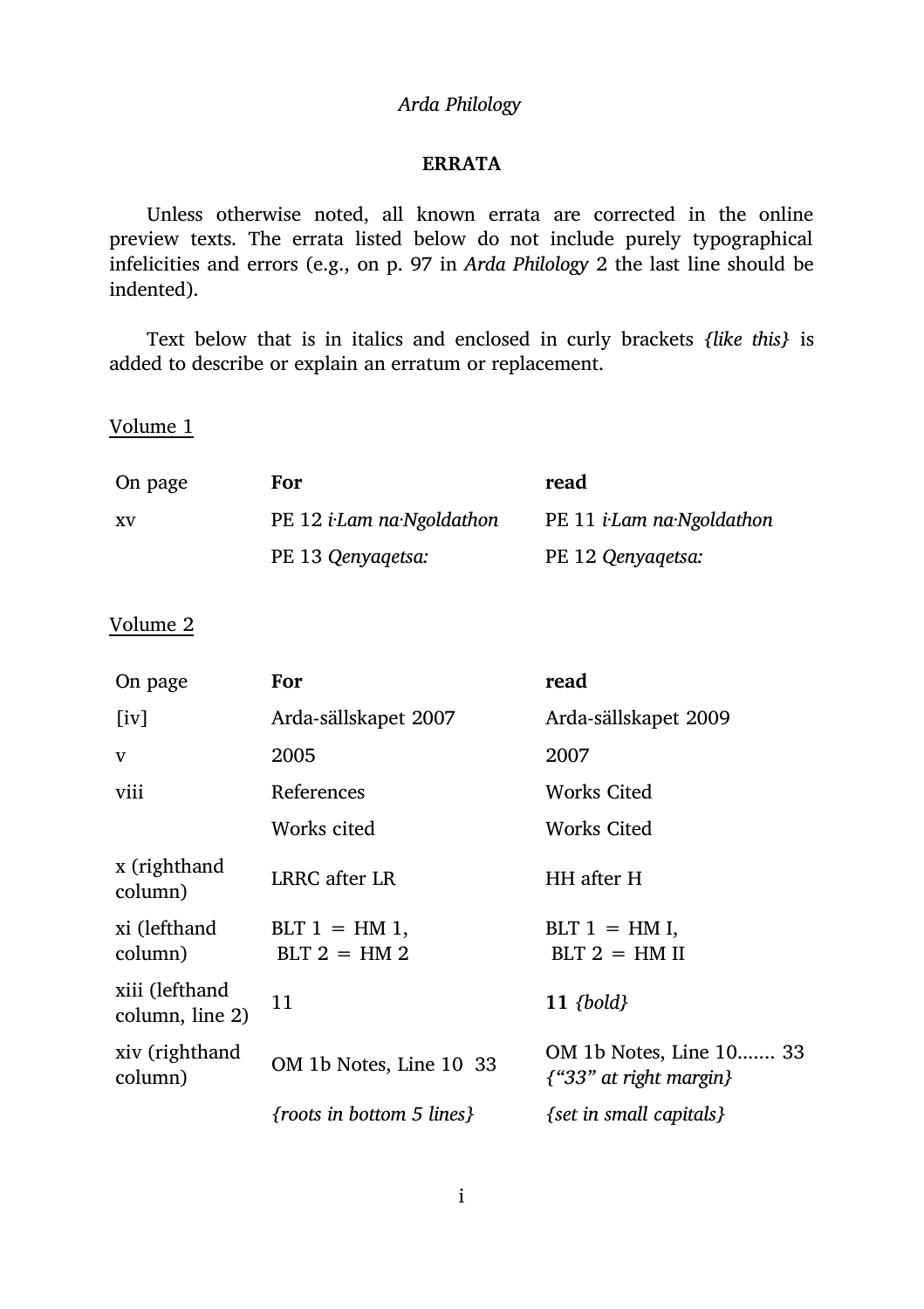| xv (righthand<br>column)      | <b>Volitive</b>                        | VT 49 (June 2007)                                                                                                                                                                                                    |
|-------------------------------|----------------------------------------|----------------------------------------------------------------------------------------------------------------------------------------------------------------------------------------------------------------------|
|                               |                                        | <b>Volitive</b>                                                                                                                                                                                                      |
| 14                            | Lámatyáve                              | lámatyáve                                                                                                                                                                                                            |
| 15                            | <b>REFERENCES</b>                      | <b>WORKS CITED</b>                                                                                                                                                                                                   |
| 15                            | de Courtenay.                          | de Courtenay,                                                                                                                                                                                                        |
|                               | Alternationen. Strassburg,<br>1895.    | Alternationen (Strassburg,<br>1895).                                                                                                                                                                                 |
| 18 (line 7)                   | of                                     | out of                                                                                                                                                                                                               |
| 23                            | Qf                                     | of                                                                                                                                                                                                                   |
| 24                            | [c]                                    | [c]                                                                                                                                                                                                                  |
| 37                            | s- {hypen at linebreak}<br>yam-        | s-yam-                                                                                                                                                                                                               |
| 41                            | $2$ {note number, in text and<br>note} | 1                                                                                                                                                                                                                    |
| 58 (first block<br>quotation) | him                                    | him.                                                                                                                                                                                                                 |
| 61                            | forms important                        | forms an important                                                                                                                                                                                                   |
| 90                            | the sound sp.                          | the sound sp.                                                                                                                                                                                                        |
|                               | fp or sp                               | fp or sp                                                                                                                                                                                                             |
| 99                            | a aesthetic                            | an aesthetic                                                                                                                                                                                                         |
|                               | the roots given in it                  | it gives roots that                                                                                                                                                                                                  |
| 103                           |                                        | {addendum at end of footnote<br>1:} Erroneously, NARTA- was<br>then registered as N-A-R-<br>rather than the intractable<br>N-A-RT-. The results<br>presented in Table 5 are<br>however not affected by the<br>error. |
| 104                           | LAIQA                                  | laiqa                                                                                                                                                                                                                |